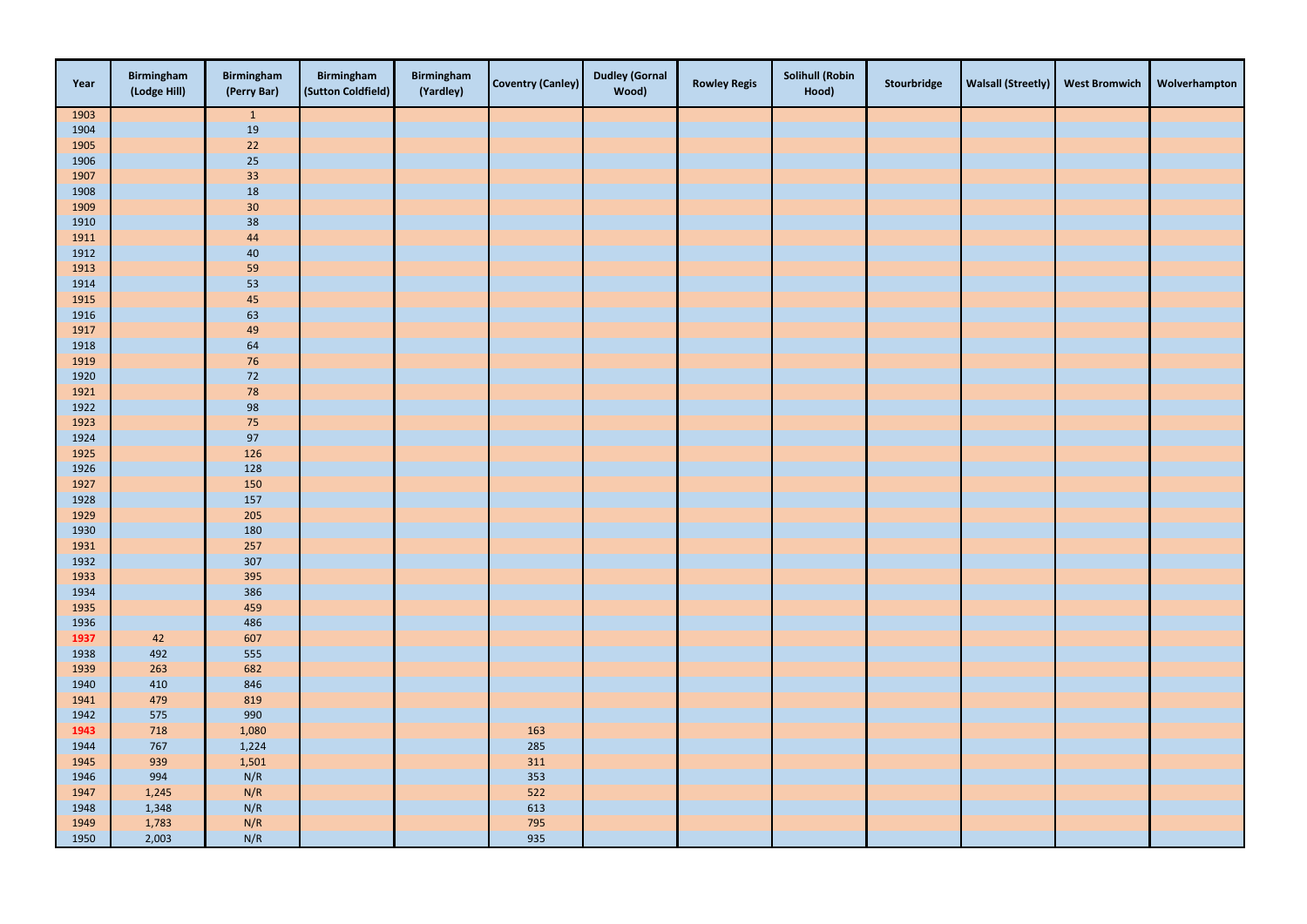| Year | <b>Birmingham</b><br>(Lodge Hill) | <b>Birmingham</b><br>(Perry Bar) | <b>Birmingham</b><br>(Sutton Coldfield) | <b>Birmingham</b><br>(Yardley) | <b>Coventry (Canley)</b> | <b>Dudley (Gornal</b><br>Wood) | <b>Rowley Regis</b> | <b>Solihull (Robin</b><br>Hood) | Stourbridge | <b>Walsall (Streetly)</b> | <b>West Bromwich</b> | Wolverhampton |
|------|-----------------------------------|----------------------------------|-----------------------------------------|--------------------------------|--------------------------|--------------------------------|---------------------|---------------------------------|-------------|---------------------------|----------------------|---------------|
| 1951 | 2,506                             | N/R                              |                                         |                                | 1,120                    |                                |                     |                                 |             |                           |                      |               |
| 1952 | 2,071                             | N/R                              |                                         | 895                            | 1,105                    |                                |                     |                                 |             |                           |                      |               |
| 1953 | 2,151                             | N/R                              |                                         | 1,252                          | 1,250                    |                                |                     |                                 |             |                           |                      |               |
| 1954 | 2,524                             | N/R                              |                                         | 1,503                          | 1,393                    |                                |                     |                                 |             |                           |                      | 357           |
| 1955 | 2,939                             | N/R                              |                                         | 1,665                          | 1,562                    |                                |                     |                                 |             | 78                        |                      | 974           |
| 1956 | 2,987                             | N/R                              |                                         | 1,700                          | 1,649                    |                                |                     |                                 |             | 486                       |                      | 1,151         |
| 1957 | 3,265                             | N/R                              |                                         | 1,865                          | 1,690                    |                                |                     |                                 |             | 492                       |                      | 1,268         |
| 1958 | 3,354                             | N/R                              |                                         | 2,061                          | 1,679                    |                                |                     | 50                              |             | 597                       |                      | 1,561         |
| 1959 | 3,311                             | N/R                              |                                         | 1,805                          | 1,762                    |                                |                     | 565                             |             | 676                       |                      | 1,626         |
| 1960 | 3,229                             | N/R                              |                                         | 1,773                          | 1,991                    | 111                            |                     | 692                             | 344         | 768                       |                      | 1,701         |
| 1961 | 3,111                             | N/R                              |                                         | 1,917                          | 2,085                    | 544                            |                     | 812                             | 771         | 796                       | N/R                  | 1,695         |
| 1962 | 2,185                             | N/R                              |                                         | 2,027                          | 2,422                    | 631                            | 136                 | 895                             | 724         | 788                       | 631                  | 1,674         |
| 1963 | 3,155                             | 3,013                            |                                         | 2,094                          | 2,422                    | 682                            | 225                 | 1,030                           | 876         | 870                       | 739                  | 1,881         |
| 1964 | 2,948                             | 2,737                            | 40                                      | 1,972                          | 2,498                    | 682                            | 271                 | 1,106                           | 866         | 991                       | 796                  | 1,842         |
| 1965 | 3,087                             | 2,552                            | 593                                     | 2,056                          | 2,624                    | 752                            | 299                 | 1,152                           | 855         | 870                       | 782                  | 1,776         |
| 1966 | 3,150                             | 2,371                            | 800                                     | 2,226                          | 2,658                    | 912                            | 314                 | 1,224                           | 965         | 991                       | 975                  | 2,035         |
| 1967 | 3,043                             | 2,098                            | 923                                     | 2,120                          | 2,726                    | 812                            | 325                 | 1,214                           | 1,006       | 949                       | 1,023                | 2,045         |
| 1968 | 3,285                             | 2,315                            | 1,039                                   | 2,238                          | 3,041                    | 964                            | 469                 | 1,554                           | 1,090       | 1,088                     | 1,069                | 2,268         |
| 1969 | 3,166                             | 2,246                            | 1,121                                   | 2,269                          | 3,046                    | 1,079                          | 537                 | 1,670                           | 1,221       | 1,077                     | 1,189                | 2,373         |
| 1970 | 2,985                             | 2,288                            | 1,287                                   | 2,246                          | 3,190                    | 1,064                          | 539                 | 1,645                           | 1,200       | 1,221                     | 1,318                | 2,396         |
| 1971 | 3,276                             | 1,965                            | 1,290                                   | 2,261                          | 3,232                    | 1,115                          | 535                 | 1,654                           | 1,188       | 1,125                     | 1,245                | 2,311         |
| 1972 | 3,163                             | 1,982                            | 1,429                                   | 2,322                          | 2,996                    | 1,142                          | 636                 | 1,821                           | 1,302       | 1,156                     | 1,489                | 2,573         |
| 1973 | 3,212                             | 1,973                            | 1,582                                   | 2,408                          | 2,978                    | 1,224                          | 654                 | 1,772                           | 1,259       | 1,294                     | 1,459                | 2,499         |
| 1974 | 3,007                             | 1,969                            | 1,574                                   | 2,448                          | 2,875                    | 1,271                          | 620                 | 1,820                           | 1,276       | 1,231                     | 1,480                | 2,523         |
| 1975 | 2,924                             | 1,966                            | 1,624                                   | 2,433                          | 3,039                    | 1,224                          | 650                 | 1,732                           | 1,310       | 1,291                     | 1,498                | 2,640         |
| 1976 | 3,067                             | 2,137                            | 1,743                                   | 2,517                          | 3,127                    | 1,349                          | 675                 | 1,896                           | 1,366       | 1,352                     | 1,634                | 2,691         |
| 1977 | 3,028                             | 2,024                            | 1,786                                   | 2,385                          | 3,064                    | 1,339                          | 723                 | 1,897                           | 1,407       | 1,303                     | 1,609                | 2,641         |
| 1978 | 3,044                             | 1,925                            | 1,880                                   | 2,385                          | 3,062                    | 1,335                          | 702                 | 1,879                           | 1,417       | 1,311                     | 1,647                | 2,658         |
| 1979 | 3,158                             | 1,974                            | 1,962                                   | 2,416                          | 3,064                    | 1,399                          | 703                 | 1,963                           | 1,491       | 1,323                     | 1,654                | 2,708         |
| 1980 | 3,130                             | 1,890                            | 2,034                                   | 2,369                          | 3,077                    | 1,469                          | 723                 | 2,059                           | 1,450       | 1,344                     | 1,660                | 2,629         |
| 1981 | 2,989                             | 1,839                            | 2,029                                   | 2,442                          | 3,059                    | 1,414                          | 768                 | 2,064                           | 1,485       | 1,346                     | 1,736                | 2,667         |
| 1982 | 3,059                             | 1,914                            | 2,101                                   | 2,376                          | 3,182                    | 1,513                          | 805                 | 2,087                           | 1,571       | 1,364                     | 1,764                | 2,710         |
| 1983 | 2,844                             | 1,803                            | 2,175                                   | 2,402                          | 3,153                    | 1,491                          | 746                 | 1,954                           | 1,546       | 1,307                     | 1,785                | 2,667         |
| 1984 | 2,830                             | 1,753                            | 1,864                                   | 2,358                          | 3,070                    | 1,403                          | 787                 | 2,073                           | 1,589       | 1,433                     | 1,886                | 2,739         |
| 1985 | 2,846                             | 1,791                            | 2,049                                   | 2,417                          | 3,162                    | 1,506                          | 813                 | 2,145                           | 1,696       | 1,539                     | 1,841                | 2,812         |
| 1986 | 2,782                             | 1,700                            | 2,080                                   | 2,170                          | 3,074                    | 1,554                          | 834                 | 2,204                           | 1,698       | 1,590                     | 1,882                | 2,837         |
| 1987 | 2,770                             | 1,593                            | 2,152                                   | 2,366                          | 3,113                    | 1,627                          | 851                 | 2,113                           | 1,532       | 1,659                     | 1,940                | 2,711         |
| 1988 | 2,709                             | 1,571                            | 2,031                                   | 2,170                          | 3,182                    | 1,650                          | 910                 | 2,188                           | 1,347       | 1,691                     | 1,931                | 2,703         |
| 1989 | 2,633                             | 1,549                            | 2,082                                   | 2,176                          | 3,119                    | 1,598                          | 869                 | 2,145                           | 1,490       | 1,761                     | 1,824                | 2,667         |
| 1990 | 2,740                             | 1,430                            | 2,101                                   | 2,280                          | 2,983                    | 1,623                          | 908                 | 2,201                           | 1,605       | 1,754                     | 1,903                | 2,790         |
| 1991 | 2,600                             | 1,474                            | 2,186                                   | 2,200                          | 2,926                    | 1,640                          | 907                 | 2,196                           | 1,574       | 1,853                     | 1,900                | 2,761         |
| 1992 | 2,599                             | 1,313                            | 2,153                                   | 2,086                          | 2,990                    | 1,532                          | 931                 | 2,191                           | 1,718       | 1,863                     | 1,968                | 2,769         |
| 1993 | 2,539                             | 1,537                            | 2,229                                   | 2,054                          | 3,017                    | 1,633                          | 918                 | 2,290                           | 1,728       | 1,920                     | 2,024                | 2,857         |
| 1994 | 2,357                             | 1,292                            | 2,235                                   | 2,075                          | 2,889                    | 1,578                          | 884                 | 2,211                           | 1,682       | 1,878                     | 1,886                | 2,689         |
| 1995 | 2,373                             | 1,363                            | 2,339                                   | 2,249                          | 3,039                    | 1,761                          | 1,021               | 2,209                           | 1,616       | 1,904                     | 2,100                | 2,767         |